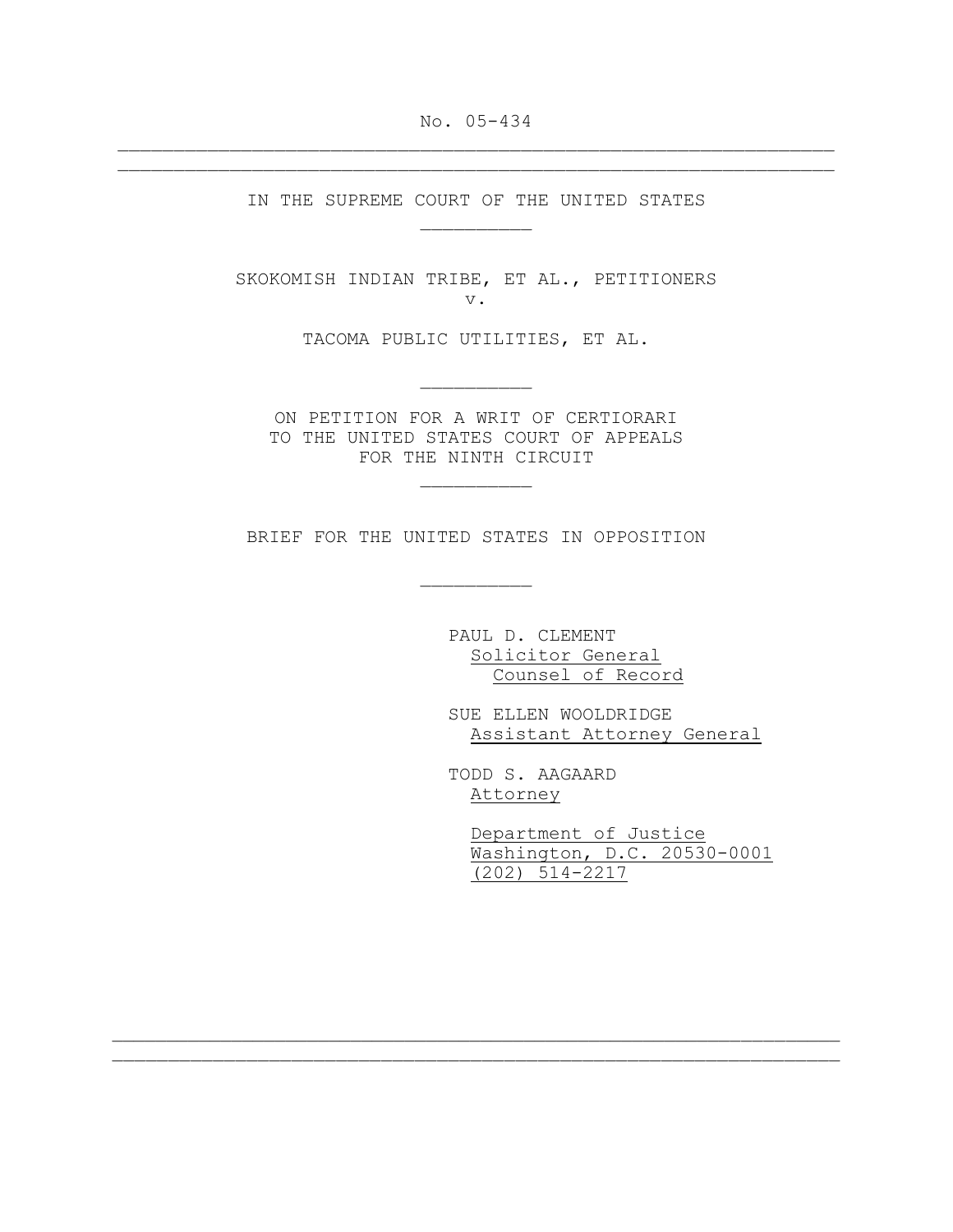# **QUESTION PRESENTED**

Whether the Treaty of Point No Point, which confirms certain rights in the Skokomish Indian Tribe, gives the Tribe an implied private right of action for money damages against nonsignatories of the treaty for deprivation of the Tribe's treaty rights.

(I)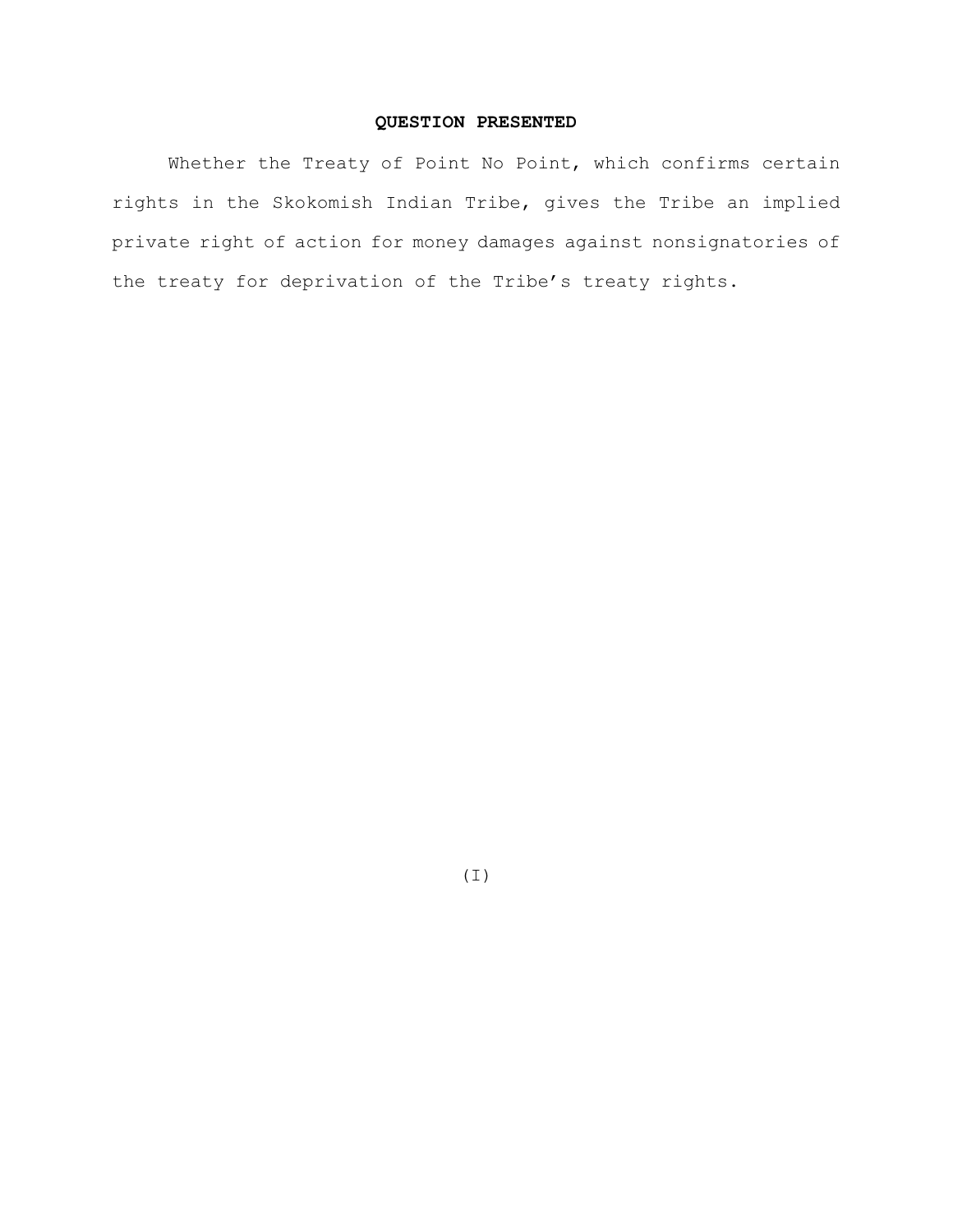IN THE SUPREME COURT OF THE UNITED STATES  $\mathcal{L}_\text{max}$ 

# No. 05-434

SKOKOMISH INDIAN TRIBE, ET AL., PETITIONERS v.

> TACOMA PUBLIC UTILITIES, ET AL.  $\mathcal{L}_\text{max}$

ON PETITION FOR A WRIT OF CERTIORARI TO THE UNITED STATES COURT OF APPEALS FOR THE NINTH CIRCUIT

 $\mathcal{L}_\text{max}$ 

BRIEF FOR THE UNITED STATES IN OPPOSITION  $\mathcal{L}_\text{max}$ 

## **OPINION BELOW**

The amended opinion of the court of appeals (Pet. App. 1a-53a) is reported at 410 F.3d 506. The opinion and order of the district court (Pet. App. 54a-81a) is unreported.

#### **JURISDICTION**

The judgment of the court of appeals was entered on June  $3$ , 2005. On August 9, 2005, Justice O'Connor extended the time within which to file a petition for a writ of certiorari to and including October 3, 2005, and the petition was filed on that date. The jurisdiction of this Court is invoked under 28 U.S.C. 1254(1).

## **STATEMENT**

Petitioners, the Skokomish Indian Tribe and individual tribal members, brought suit against the United States, the City of Tacoma, Washington (Tacoma), and the Tacoma Public Utilities (TPU), seeking damages arising from the operation of the Cushman Project,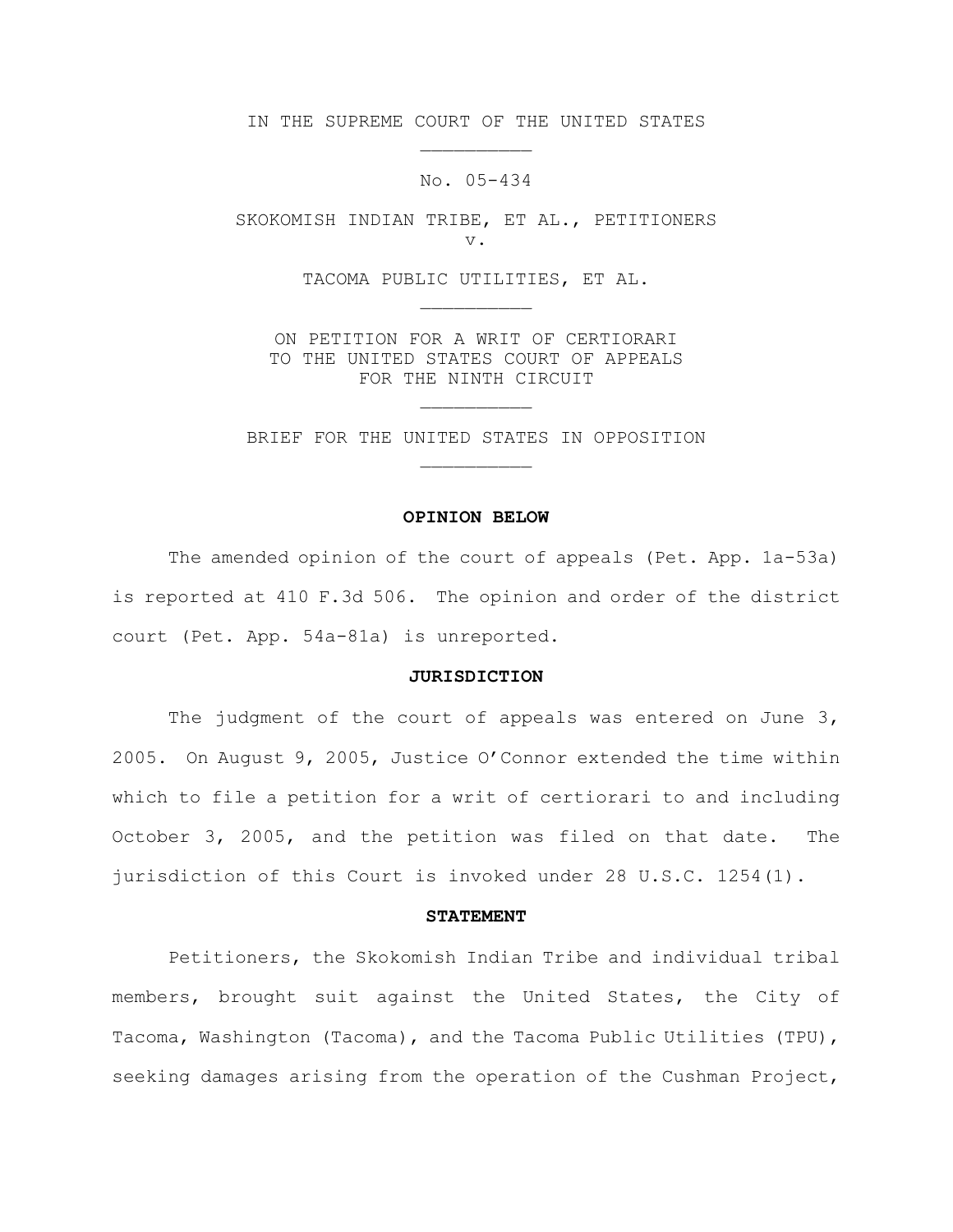a hydroelectric facility that Tacoma constructed during the 1920s on the North Fork of the Skokomish River. Pet. App. 4a. Petitioners alleged that project operations have harmed the Skokomish Indian Reservation, a 5000-acre reservation at the mouth of the Skokomish River that Congress set aside for the Skokomish Indian Tribe by the Treaty of Point No Point, Jan. 28, 1855, 12 Stat. 933. Pet. App. 4a-5a. The district court dismissed the United States as a defendant and rejected the claims against Tacoma and TPU on motions for dismissal and summary judgment. See 161 F. Supp. 2d 1178 (W.D. Wash. 2001); Pet. App. 5a, 54a-81a. The en banc court of appeals affirmed in part and transferred certain claims against the United States to the Court of Federal Claims. Id. at 1a-53a.

1. The Federal Power Commission (FPC), predecessor to the Federal Energy Regulatory Commission (FERC), issued a fifty-year "minor part" license for the Cushman Project in 1924 pursuant to the Federal Water Power Act, ch. 285, 41 Stat. 1063 (now codified as Part I of the Federal Power Act (FPA), 16 U.S.C. 792 et seq.). The license authorized Tacoma to flood 8.8 acres of federal lands in connection with the Cushman Project. Pet. App.  $91a-97a.$ <sup>1</sup> In

At the time, the FPC viewed its authority as limited to issuing licenses for the occupancy and use of federal lands. In 1963, the FPC repudiated that view and concluded that, where the agency has jurisdiction over part of a project, it must license the entire project. See Pac. Gas & Elec. Co., 29 F.P.C. 1265, 1266 (1963).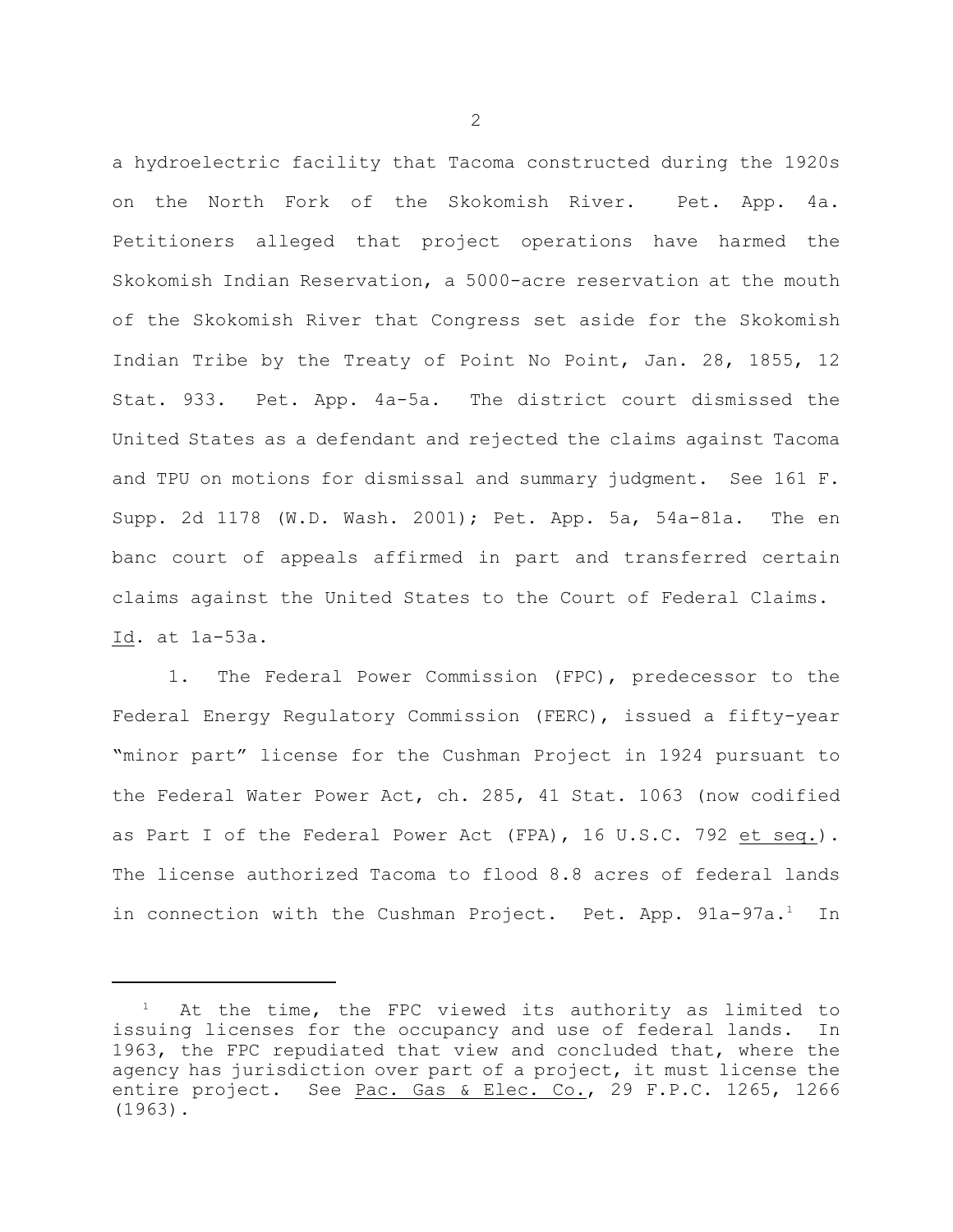1998, FERC issued an order granting Tacoma a new license for the Cushman Project. City of Tacoma, 84 F.E.R.C. 61,107 (1998), on reh'g, 86 F.E.R.C. 61,311 (1999). See Pet. App. 10a n.4.

2. On November 19, 1999, petitioners filed this action in federal district court seeking damages for, among other things, alleged interference with their treaty fishing rights resulting from the licensing and operation of the Cushman Project. Pet. App. 5a, 54a-55a. Petitioners stated 34 causes of action under numerous legal theories, including violations of the Treaty of Point No Point, the Federal Power Act (16 U.S.C. 792 et seq.), the Clean Water Act (33 U.S.C. 1251 et seq.), and state law. Pet. App. 54a-55a. Only petitioners' treaty-based claims against Tacoma are at issue here. See Pet. 1. The district court dismissed petitioners' action against the United States under the Federal Torts Claims Act (FTCA), 28 U.S.C. 1346(b), 2671 et seq., for lack of subject matter jurisdiction and granted summary judgment in favor of Tacoma on some of petitioners' claims, including the treaty-based claims. Pet. App. 54a-81a. It dismissed the remaining claims on various grounds. See 161 F. Supp. 2d at 1179-1183.

3. On appeal, a divided panel of the court of appeals affirmed the dismissal of the Tribe's claims against the United States, affirmed summary judgment on the Tribe's state law tort claims because the applicable statute of limitations had passed, and affirmed dismissal of the Tribe's claim under the Federal Power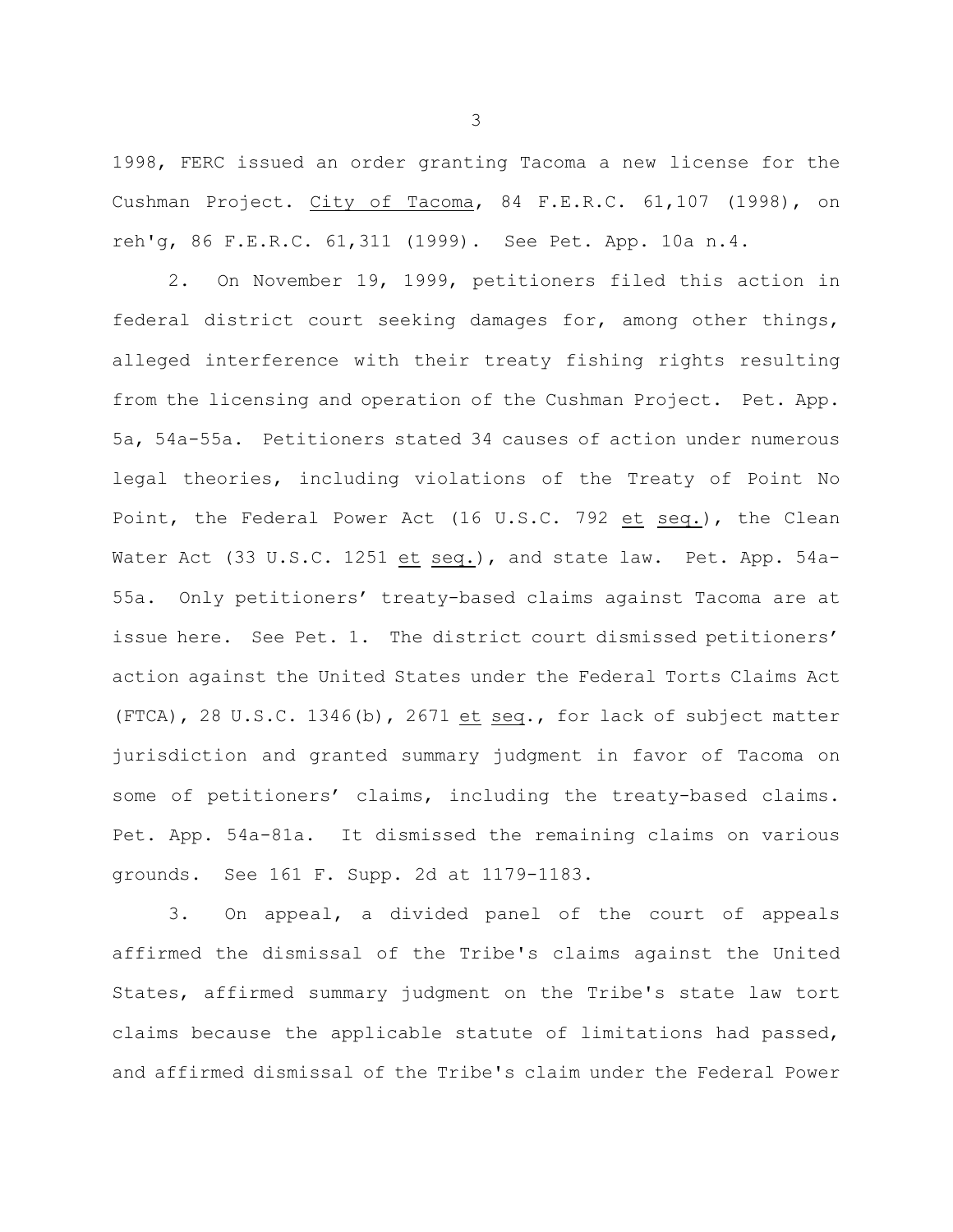Act, 16 U.S.C. 803(c), because Section 803(c) does not create a private right of action. 332 F.3d 551 (9th Cir. 2003). The panel vacated the summary judgment in favor of Tacoma on petitioners' treaty-based claims because it believed that those claims were impermissible collateral attacks on FERC's decision to license the Cushman Project and that the district court therefore lacked jurisdiction over those claims. Id. at 557-562. Accordingly, the panel remanded with instructions to dismiss those claims. Id. at 562.

4. The Tribe successfully petitioned for rehearing en banc. The en banc court of appeals affirmed the dismissal of petitioners' claims against the United States, except that it transferred to the Court of Federal Claims petitioners' claims alleging that the United States had breached its treaty obligations to the Tribe, finding that those claims could have been brought under the Indian Tucker Act, 28 U.S.C. 1505. See Pet. App. 5a-8a. The en banc court next examined the claims against Tacoma. Id. at 10a-15a. It construed petitioners' claims for violation of their treaty-based rights as a claim brought directly under the Treaty of Point No Point against a nonsignatory to the treaty. See id. at 10a-12a. With this understanding, the en banc court analyzed whether that treaty created an implied private right of action for damages against third parties, and the court held that it did not. Id. at 12a-15a. The majority distinguished County of Oneida v. Oneida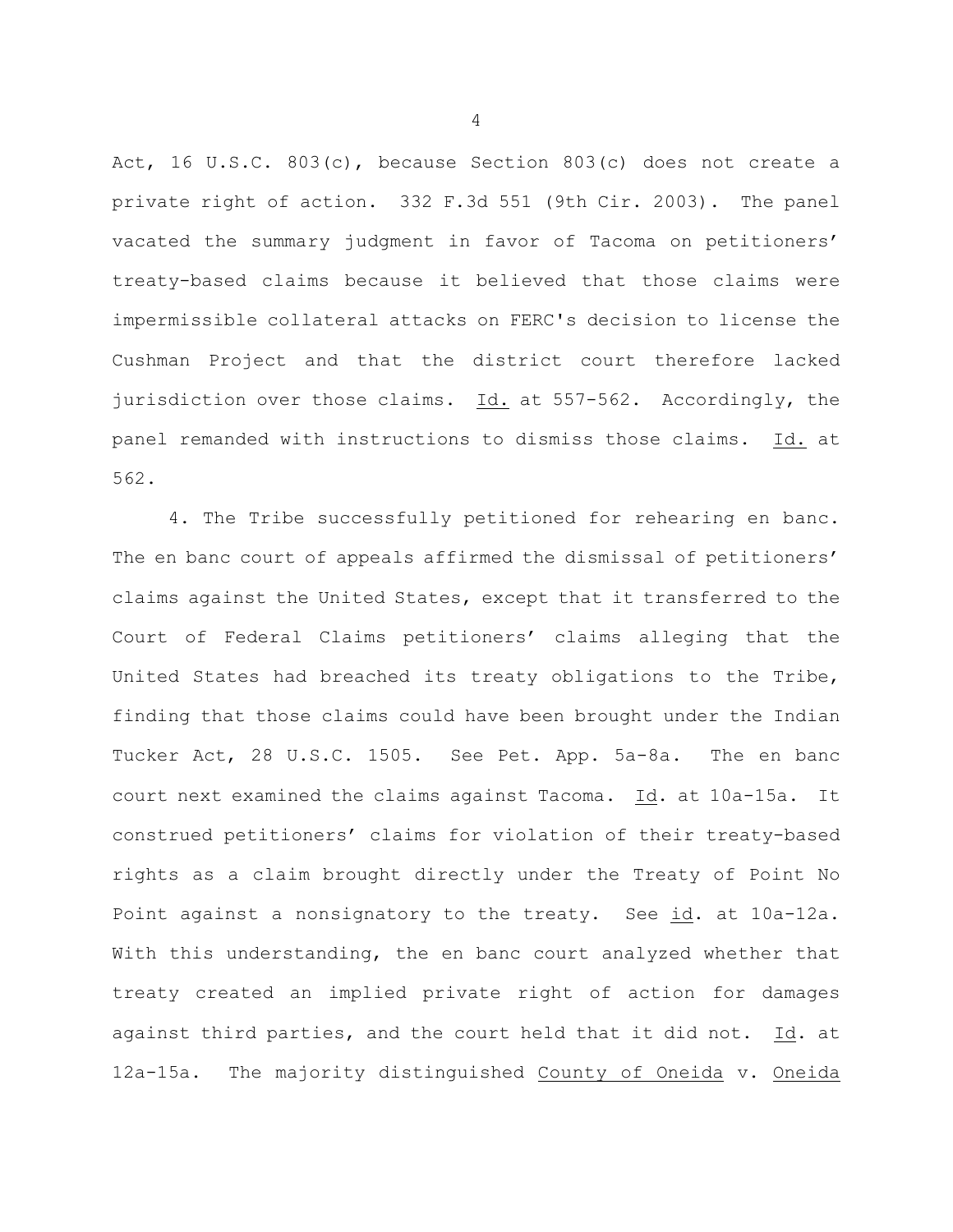Indian Nation, 470 U.S. 226 (1985), on the ground that that case involved a federal common law damages claim rather than an implied cause of action for damages under a treaty against a nonsignatory to the treaty. Pet. App. 14a-15a.

On the remaining issues, the en banc court held that neither the Tribe nor individual tribal members could seek damages under 42 U.S.C. 1983 for damage to treaty-reserved fishing rights, Pet. App. 15a-19a, that state statutes of limitations barred the Tribe's state-law claims, id. at 19a-24a, and that petitioners' claims under 16 U.S.C. 803(c) failed to state a claim upon which relief could be granted because that statutory provision does not provide a private right of action. Pet. App. 25a-26a. The court also affirmed the denial of petitioners' motion to disqualify the district court judge, id at 26a-27a. Five judges dissented in part in two separate opinions. See id. at 28-32a, 33a-53a. The Tribe filed a petition for further rehearing. On June 3, 2005, the en banc court amended its decision and denied the petition. Id. at 3a.2

 $2$  The en banc majority's original decision held that the Tribe did not possess reserved water rights for fishing. See 401 F.3d 979, 989-990 (9th Cir. 2005). The amended en banc decision excised that holding and the court's discussion of that issue. Pet. App. 3a. In the court of appeals, the United States participated as appellee defending the district court's dismissal of claims against it. The United States took no position as to the Tribe's claims against Tacoma until the United States filed a response to the Tribe's petition for further rehearing en banc, in which it supported the Tribe's request to reconsider the en banc majority's original holding that the Tribe did not possess reserved water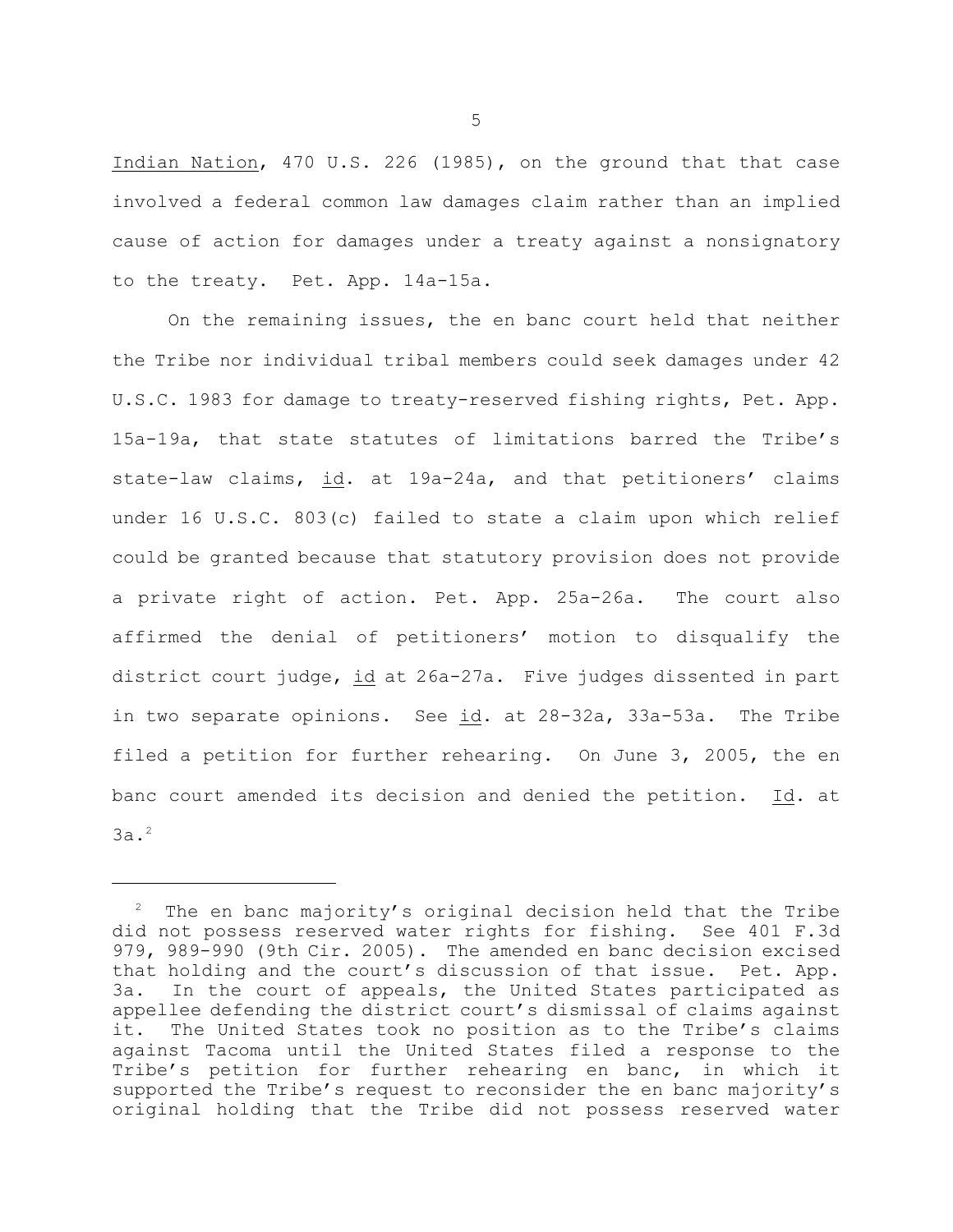## **ARGUMENT**

Petitioners principally urge that the en banc court of appeals' ruling broadly holds that Indian treaties afford no damages remedy against non-signatories and thereby "dramatically curtails the remedies available to all persons, not only Indians and Indian tribes, to enforce their federal rights." Pet. 11. Petitioners, however, misconstrue the court of appeals' decision in this case. The court of appeals holds only that the Treaty of Point No Point does not give petitioners an implied private right of action to sue nonsignatories for money damages arising from deprivations of petitioners' treaty rights. That decision, which was based on an examination of the specific language of the treaty, raises a case-specific issue that does not warrant this Court's review. The court of appeals recognized that an Indian Tribe may seek money damages against a non-signatory through a federal common law claim designed to protect federally confirmed real property interests. The court of appeals' decision therefore does not conflict with decisions of this Court and the lower courts, which address federal common law claims.

1. The crux of petitioners' argument for certiorari is that the court of appeals' ruling deprives Indian Tribes of their ability to seek money damages when they are deprived of their

rights for fishing. The United States did not, however, take a position on petitioner's argument that they should have a cause of action for damages under the Treaty. See Gov't Resp. Br. 15 n.10.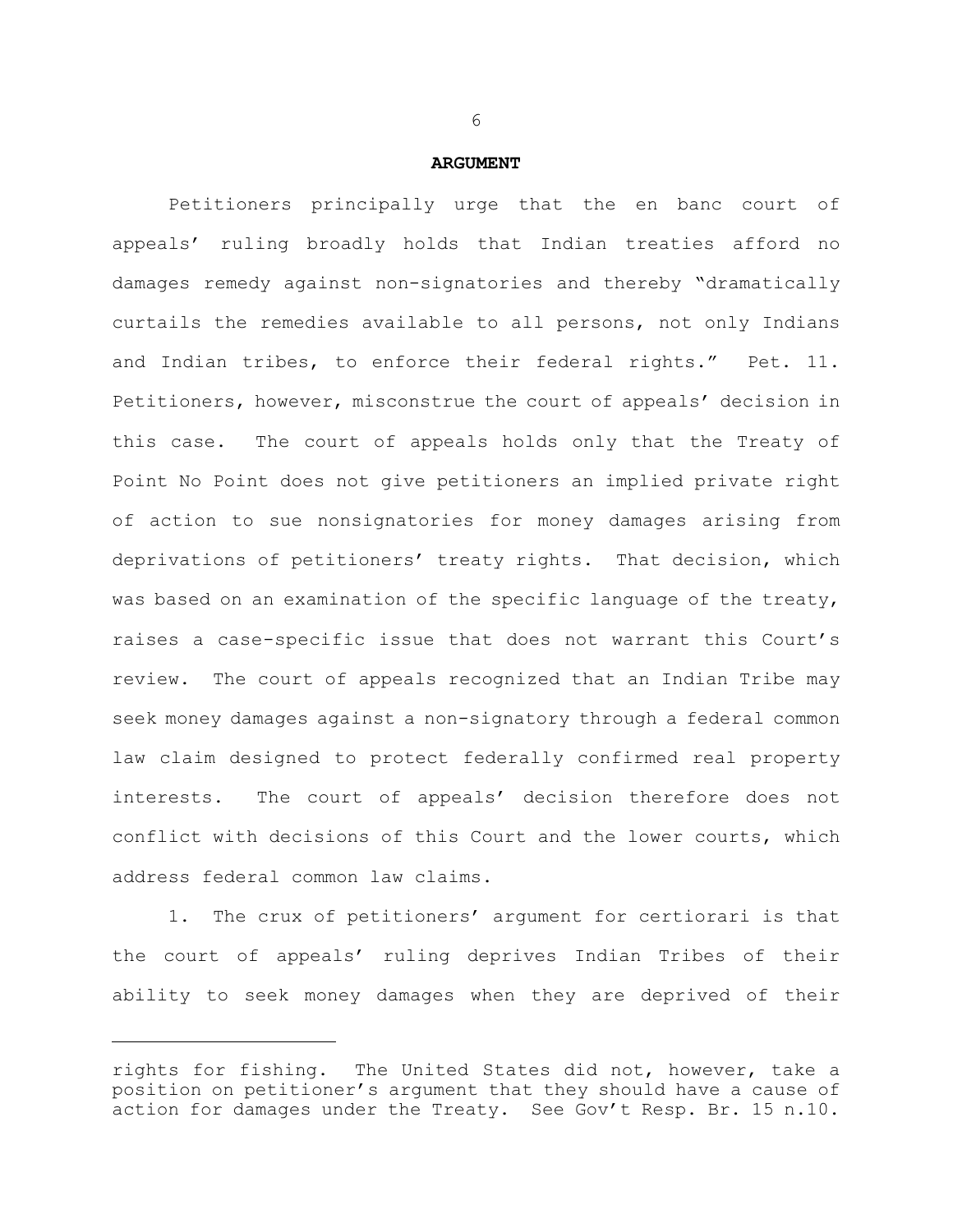treaty-based rights by the actions of a non-signatory. Pet. 11-15. Stated in those broad terms, such a ruling could conflict with County of Oneida v. Oneida Indian Nation, 470 U.S. 226 (1985). This Court ruled in that case that an Indian Tribe may assert a trespass claim for damages against a local government for violation of the Tribe's rights in land. See id. at 229-230, 235-236. Petitioners' argument overlooks, however, a crucial distinction between this case and County of Oneida. The Court's decision in County of Oneida upheld the Tribe's claim under federal common law and explicitly did not reach the issue of whether the Tribe had an implied right of action  $-$  in that case, an implied right of action under the Indian Non-Intercourse Act, now codified at 25 U.S.C. 177. See 470 U.S. at 233-236.<sup>3</sup> By contrast, petitioners' claim, at least as construed by the court of appeals, was brought directly under the Treaty of Point No Point and not federal common law. The court of appeals repeatedly characterized its inquiry as whether the Treaty of Point No Point creates an implied right of action for money damages against nonsignatories. Pet. App. 11a n.5, 14a, 15a.

The other cases cited by petitioners (Pet. 14) similarly upheld claims under federal common law and did not speak to the availability of private rights of action for money damages brought directly under a treaty. See, e.g., United States v. Pend Oreille Pub. Util. Dist. No. 1, 28 F.3d 1544, 1549 n.8 (9th Cir. 1994), cert. denied, 514 U.S. 1015 (1995); Pueblo of Isleta v. Universal Constructors, Inc., 570 F.2d 300 (10th Cir. 1978); United States v. Southern Pac. Transp. Co., 543 F.2d 676 (9th Cir. 1976); Mescalero Apache Tribe v. Burgett Floral Co., 503 F.2d 336 (10th Cir. 1974). None of those cases, moreover, recognized a right of action for damages based on interference with a fishery.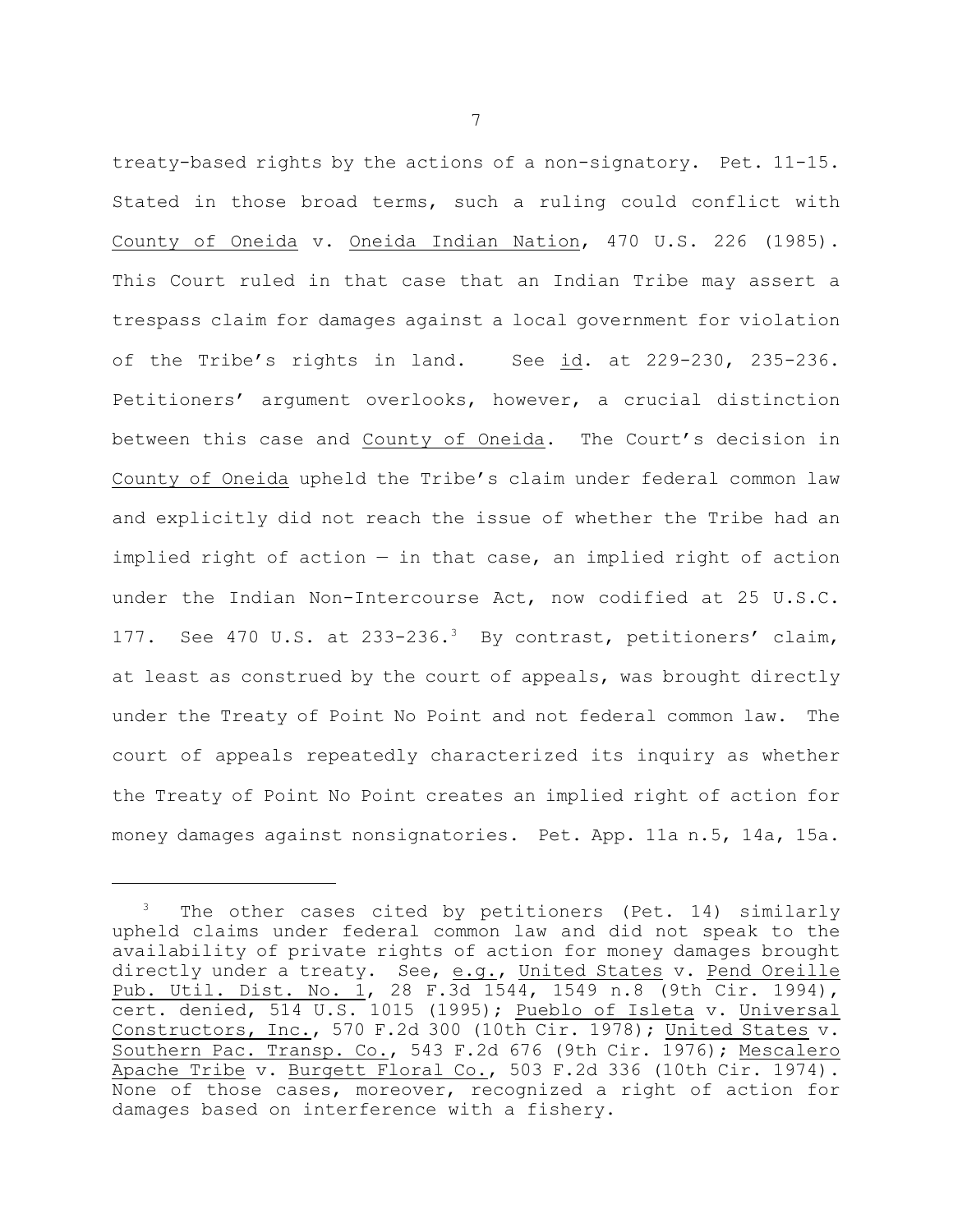The court specifically distinguished County of Oneida on the ground that it involved "a federal common law damages claim." Id. at 14a.

For that reason, the court of appeals' decision in this case does not, as petitioners argue, prevent Indian Tribes from seeking money damages to protect against the infringement of property interests that are recognized in treaties, even in the absence of express language in the treaty creating a right of action. The court of appeals' decision does not address, and therefore does not limit, the availability of federal common law actions in such situations. Nor would the court of appeals' decision respecting treaty-based rights preclude prospective remedies or suits under other alternatives to a suit brought directly under the treaty, such as a state common law action. See Pet. App. 19a-24a.<sup>4</sup>

The court of appeals' decision in this case merely concludes that the availability of a direct right of action for money damages under an Indian treaty depends on the specific language of the treaty. That ruling, which by its own terms only "analyze[d] a specific set of claims brought under a specific treaty," Pet. App. 11a n.5, does not merit further review. And even if the en banc majority misconstrued the nature or basis of petitioners' claims in

The court of appeals held that petitioners' state common law claims were time-barred. Pet. App. 19a-24a. The court also held that petitioners could not state a claim under two particular statutes, 42 U.S.C. 1983 or 16 U.S.C. 803(c), and petitioners do not seek review of those holdings. The court of appeals neither addressed nor foreclosed the availability of claims under other statutes. Pet. App. 15a-19a, 25a-26a.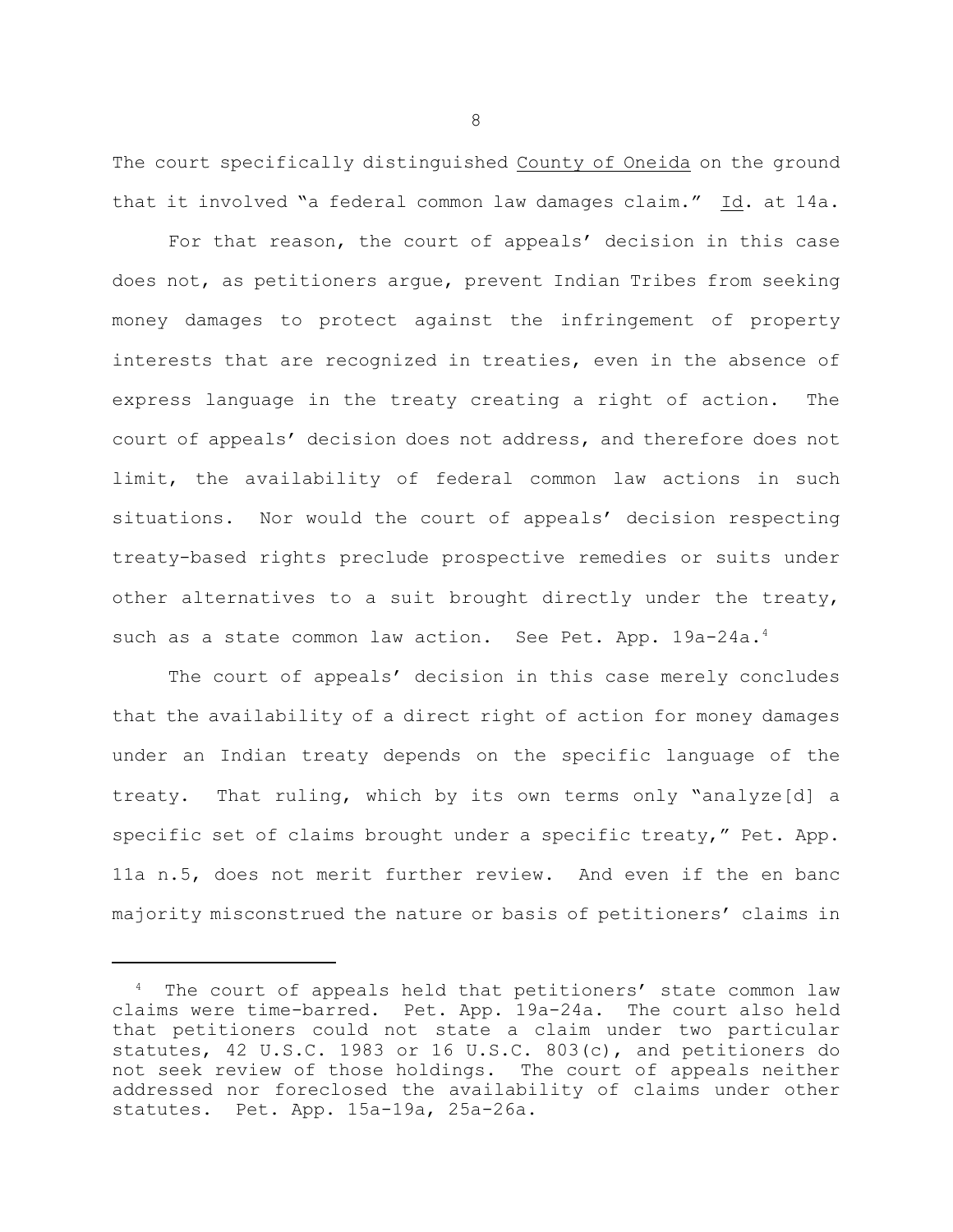this case, such an error would not affect other cases and therefore would not warrant certiorari.

2. Petitioners also argue (Pet. 16-20) that the court of appeals' decision conflicts with Gebser v. Lago Vista Independent School District, 524 U.S. 274, 284 (1998), which cited a "general presumption that courts can award any appropriate relief in an established cause of action." According to petitioners, this Court previously ruled in Washington v. Washington State Commercial Passenger Fishing Vessel Ass'n, 443 U.S. 658 (1979), that Indian treaties create an implied right of action for equitable relief against nonsignatories. See Pet. 16. Petitioners urge that the Court's ruling in Fishing Vessel, in combination with the presumption cited in Gebser, should have led the court of appeals to find an implied right of action under the Treaty of Point No Point for money damages against nonsignatories. Pet. 16-17.

The Court's decision in Fishing Vessel, however, concerned the scope of treaty fishing rights, not who could bring an action to enforce them or the full range of remedies (including damages) for a violation. Indeed, the Court did not address the availability even of a right of action in equity by the Tribes under the treaties at issue in that case. The United States brought the suit "on its own behalf and as trustee for seven Indian tribes." See 443 U.S. at 669. Only later did Indian Tribes become parties to the case. Id. at 770. The Court accordingly had no occasion to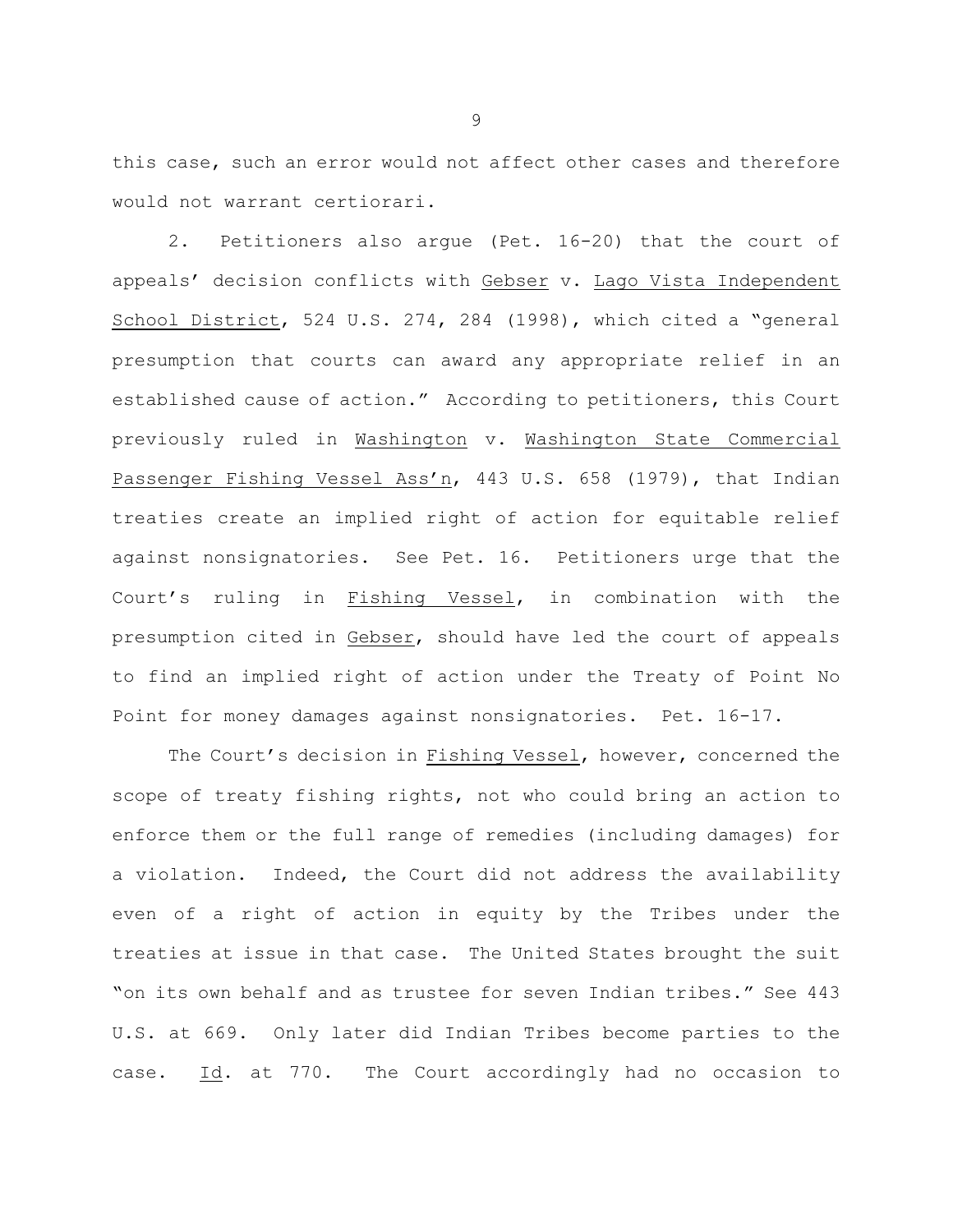address whether the treaties granted the Tribes a right of action or what remedies might be available to them.<sup>5</sup> See Cooper Indus., Inc. v. Aviall Servs., Inc., 125 S. Ct. 577, 586 (2004) ("Questions which merely lurk in the record, neither brought to the attention of the court nor ruled upon, are not to be considered as having been so decided as to constitute precedents.") (citation omitted); see also Hernandez-Avalos v. INS, 50 F.3d 842, 846 (10th Cir.) (distinguishing a private right of action from cases in which the government brings suit as the plaintiff), cert. denied, 516 U.S. 826 (1995); Miscellaneous Serv. Workers v. Philco-Ford Corp., 661 F.2d 776, 780 (9th Cir. 1981) (same). Accordingly, Fishing Vessel does not furnish a basis for this Court to grant review of petitioners' argument that they must have a private right of action for damages under their treaty because they have a demonstrated private right of action under the treaty for equitable relief.

Of course, the Court also held that 28 U.S.C. 1362, which provides for district court jurisdiction over suits brought by Indian Tribes that arise under the Constitution, laws, or treaties of the United States generally enables Tribes to bring the sort of suits that could have been brought by the United States as trustee, but for whatever reason were not so brought. See Moe v. Confederated Salish and Kootenai Tribes, 425 U.S. 463, 472-474 (1976).